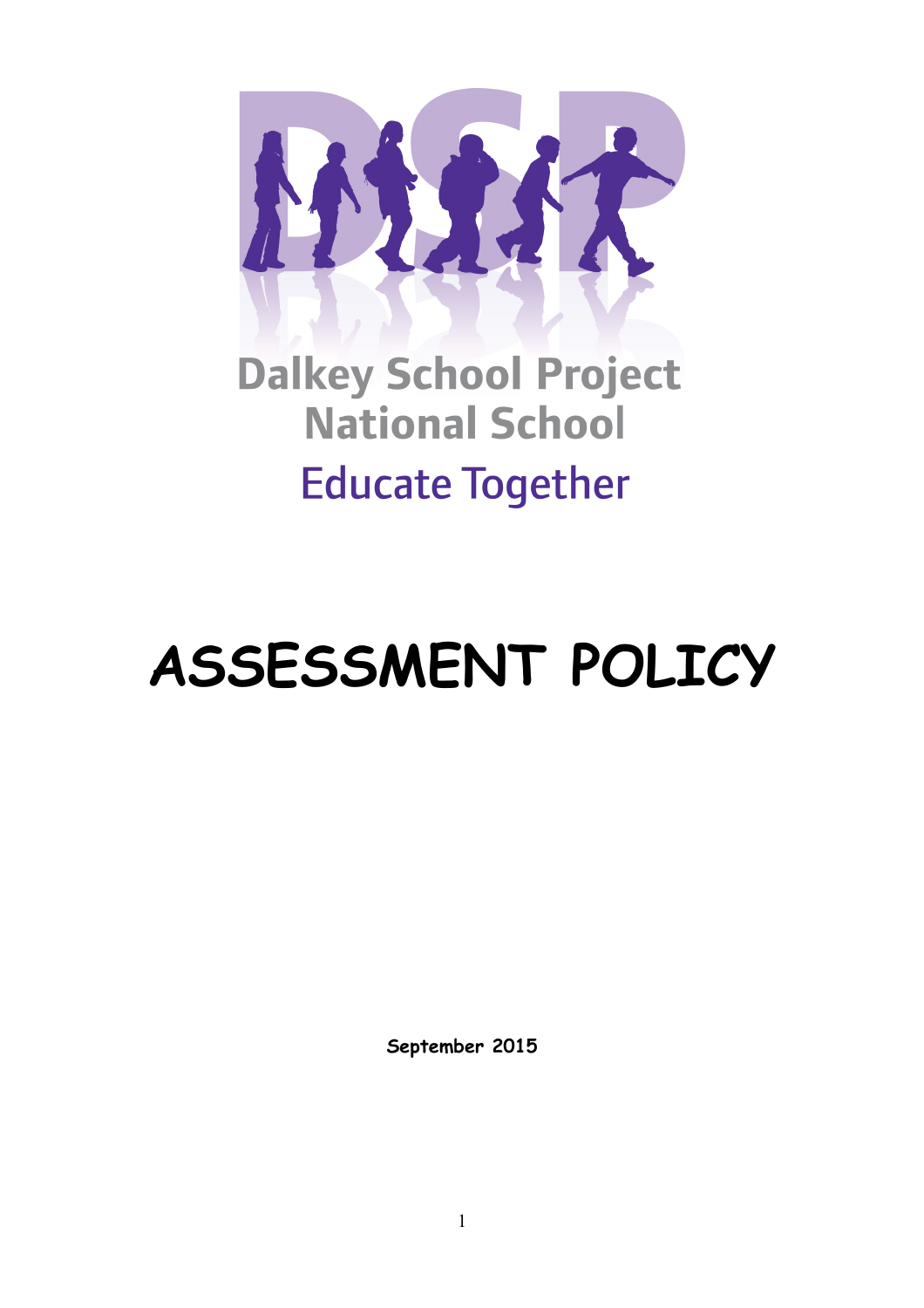## **Introductory Statement and Rationale**

This policy was formulated by the staff of Dalkey School Project NS on our school development planning day on 27.08.2015. The policy is based on advice and information provided in the Primary Curriculum, the NCCA Website, the NCCA booklet Assessment in the Primary School Curriculum – Guidelines for Schools and Circular 0138/2006.

# **Relationship to characteristic spirit of the school**

Assessment activities used in this school will contribute to pupil learning and development by gathering relevant information to guide each pupil's further learning (assessment for learning) and by providing information on each pupils achievement at a particular point in time (assessment of learning). This links with our aim/mission: Dalkey School Project National School strives to create a happy, friendly, inclusive, educational environment where each child is unique and valued. We are a welcoming school where diverse talents are appreciated and the school community works together respectfully. We cooperate to have a peaceful and safe atmosphere in which to learn and teach. We nurture each person's potential and aspire to excellence.

# **Aims of our Assessment Policy**

- § To benefit pupil learning
- § To monitor learning processes
- § To generate baseline data that can be used to monitor achievement over time
- § To involve parents and pupils in identifying and managing learning strengths or difficulties
- § To assist teachers' long and short term planning
- § To coordinate assessment procedures on a whole school basis.

## **Purposes of assessment:**

- To inform planning for all areas of the curriculum
- To gather and interpret data at class/whole school level and in relation to national norms
- To identify the particular learning needs of pupils/groups of pupils including the exceptionally able
- To enable teachers to modify their programmes and their teaching methodologies in order to ensure that the particular learning needs of individual pupils/groups are being addressed
- To compile records of individual pupils' progress and attainment
- To facilitate communication between parents and teachers about pupils' development, progress and learning needs
- To facilitate the active involvement of pupils in the assessment of their own work

# **Definition of Assessment**

In line with the NCCA, our staff believe that assessment is integral to teaching and learning and is concerned with children's progress and achievement. It involves gathering information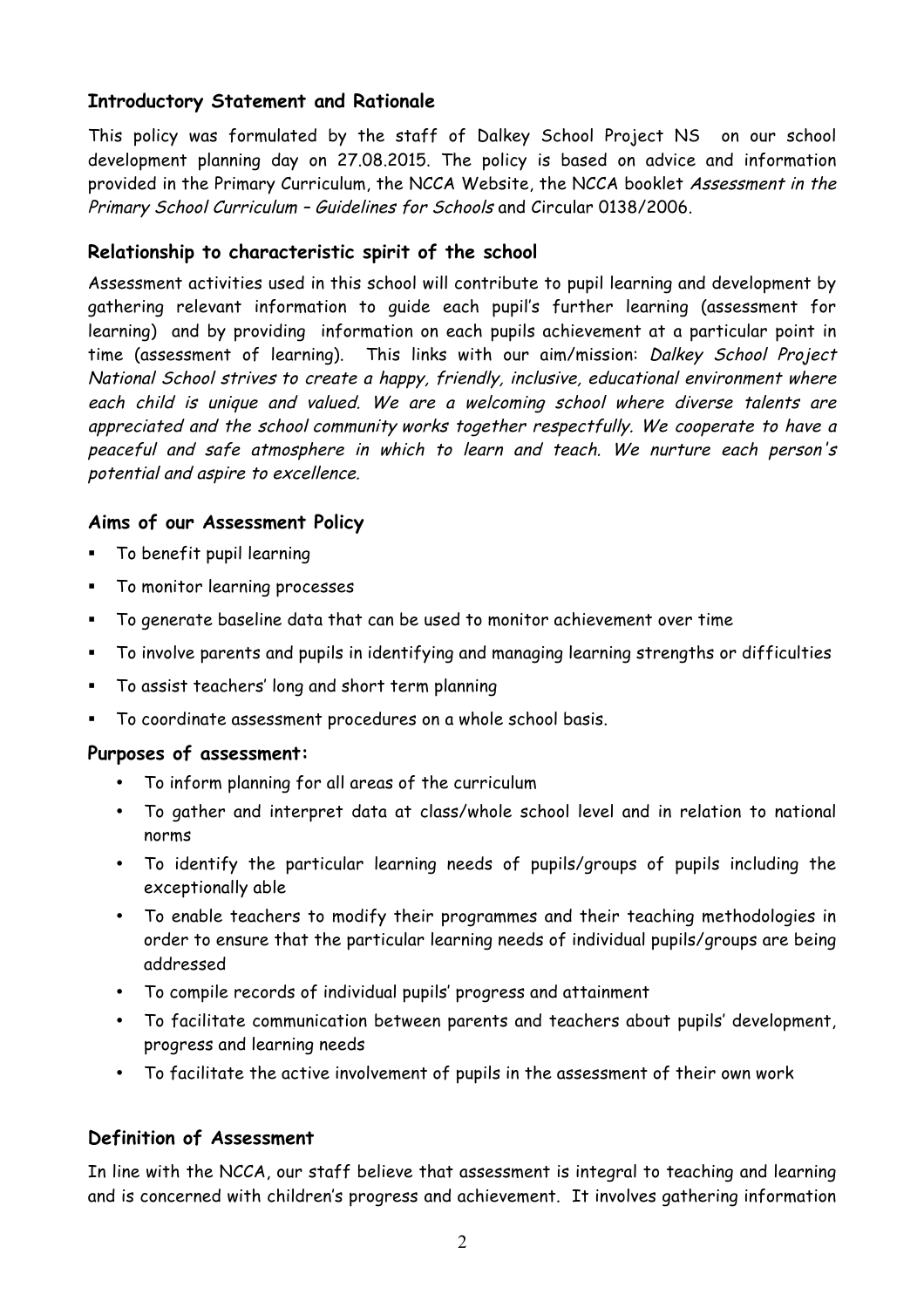to understand how each child is progressing at school and using that information to further a child's learning. We concur with their definition of classroom assessment as **"the process of gathering, recording, interpreting, using and reporting information about a child's progress and achievement in developing knowledge, concepts, skills and attitudes."** Assessment, therefore, involves much more than testing. It is an ongoing process that concerns the daily interactions between the teacher and the child that include moment-bymoment conversations, observations and actions. (NCCA, Assessment in the Primary School Curriculum – Guidelines for Schools. November 2007, p.7).

#### **Range of Assessment Methods used Throughout the School:**

Both assessment **of** learning and assessment **for** learning will be used by teachers to make professional judgements about pupil achievement/progress. Deciding what to assess will be based on the curriculum objectives in each curriculum area/subject and on what the teacher intends to help the children to learn. Each teacher will use the most appropriate assessment method to measure the extent to which children have achieved these objectives. The range of assessment methods to be used throughout the school are outlined below.

Assessment for each subject is mentioned in the relevant curriculum plans. Accordingly, the assessment policy will present a comprehensive overview of the strategies for assessment engaged throughout the school.

## **ASSESSMENT FOR LEARNING:**

#### **The following methods of Assessment for Learning (AfL) are used in the school**

**Sharing the learning intention/objective and devising success criteria** (Guidelines pp9, 70 and 77)

• Teachers will inform children of WALT (We Are Learning Today) and WILF (What I Am Looking For)

#### **Teacher observation**

- o Each teacher will have an observation book/folder/checklist where significant observations of children's progress will be recorded. This may be as a result of target child observation, event samples, anecdotal observation and/or shadow study.
- o Where appropriate, teachers will use/develop rubrics or checklists to assist with teacher observation.
- o Teacher observation will be used to inform teaching

#### **Teacher-designed tasks and tests**.

#### **Portfolios**

o Teachers select three pieces of work per tracker child based on the three genres of writing for that year. Observations are informed by assessing the work of a tracker child work at the beginning of teaching a genre and at the end.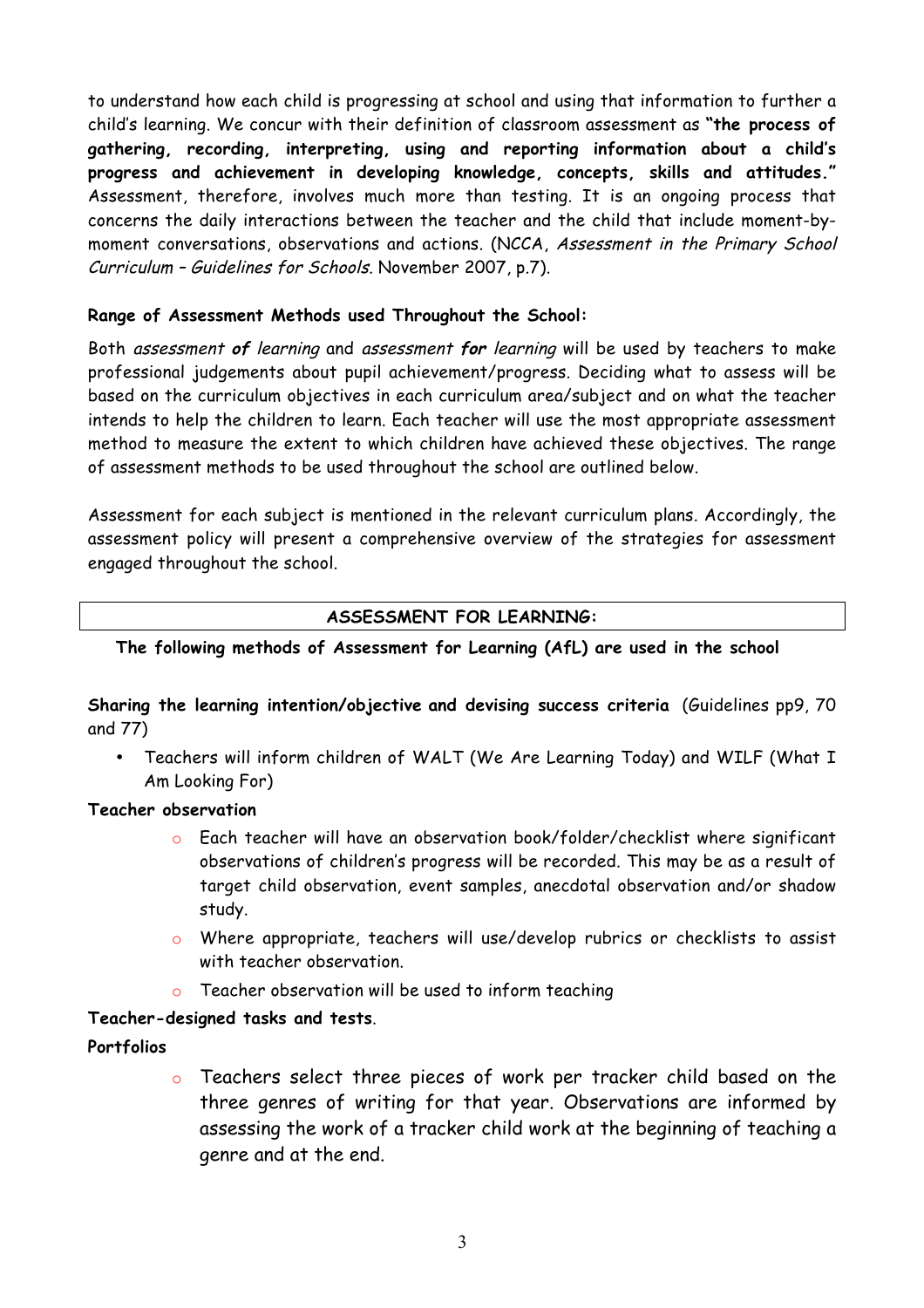- o JI 2<sup>nd</sup> will use teacher designed checklists (Sept 2015 see assessment folder on server for writing checklist;
- 3<sup>rd</sup> 6<sup>th</sup> Prompts for examining pupils writing (Sept 2015 see assessment folder on server – writing rubrics)
- **Success and Improvement Strategies (also referred to as 'two stars and a wish').**
- **Effective teacher questioning –** teachers use higher order questioning to provoke fruitful discussion.
- Examples of Higher Order Questions may be found in the Guidelines for schools pp.86 – 88. Other issues relating to questioning are outlined on pages 42 – 44.

#### • **PUPIL SELF ASSESSMENT –**

Self-assessment is the means by which pupils take responsibility for their own learning. will be promoted as part of school improvement. Once the structure/framework and language features and each genre have been explored in class and displayed on 'living' charts in the classroom children can use the charts to self-assess their work.

• **Teachers can refer to Guidelines for Schools pp14 – 23.** 

**Teachers will select from the following strategies to aid self-assessment as appropriate –**

- o **KWL/KWHL charts** (Guidelines p. 20, 21, and 92).
- o **Rubrics -** Guidelines pp 52 and 54.
- o **Evaluation sheets** (Guidelines pp 19 and 93)
- o **Self Evaluation Questions to facilitate reflection**
- o **Graphic Organisers** include KWL charts Rubrics etc. (See guidelines pp. 84 85)
- o **Learning Log**
- **Conferencing** (Guidelines pp. 24 27)
- **Completed assignments by pupils** projects, copybooks, activities, work samples, homework
- **Parental, pupil feedback or observation**
- **Standardised tests**
- **Diagnostic tests**
- **Assessment by psychologist**

#### **ASSESSMENT OF LEARNING**

#### **Standardised tests**

- The following tests are used
	- $\;$  Sigma-T Maths May each year from  $1^\text{st}$  to 6  $^\text{th}$
	- Drumcondra English May each year from  $1<sup>st</sup>$  to 6<sup>th</sup> classes.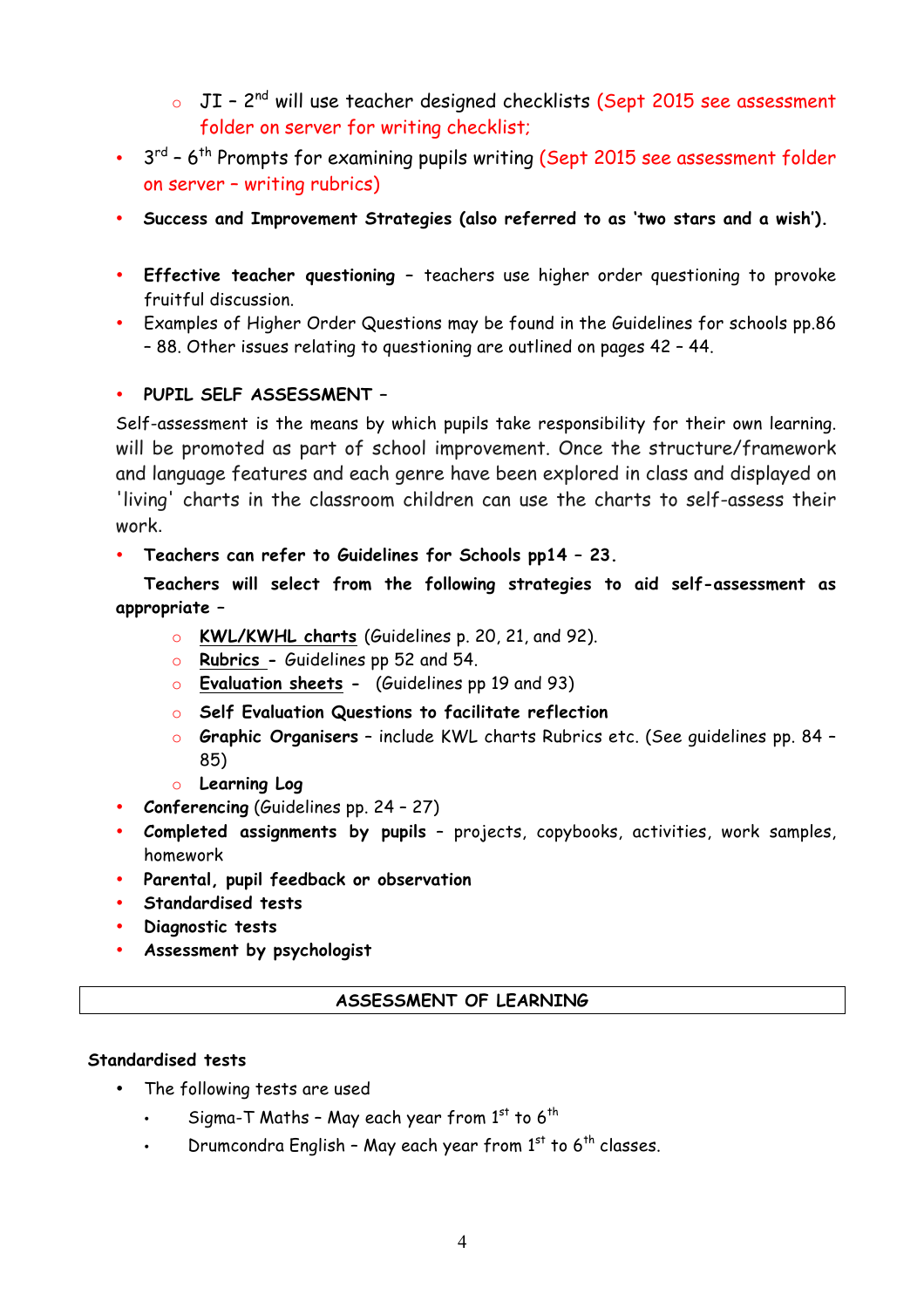- The purpose of the standardised tests is to allow teachers to make placement and progress decisions based on assessment results and to develop appropriate interventions for certain children.
- The Learning Support teacher in consultation with the class teacher and the principal is responsible for purchase, distribution and co-ordination of testing.
- Class teachers within bands swop classes and administer the standardised tests. In the event that a pupil is absent on the day of the test the Learning Support teacher will administer the test at a later date. Pupils may be excluded from the tests if in the view of the Special Educaltional Team they have a SEN which would prevent them taking test or newcomer pupils, where their level of English is such that attempting test would be inappropriate.
- Each child's raw score, standard score, percentile rank, STEN and Reading age is recorded.
- The results will be analysed at whole school level and at individual class level, and the information gathered from the tests will be used to inform teaching and learning.
- The STen score is communicated to parents in the summer report and an explanation/descriptor will be provided with each result.
	- The results will help determine the allocation of learning support in the school. See SEN policy.

#### **Screening**:

- Screening tests used: refer to Assessment for Learning section
- Screening tests are administered throughout the school year and additionally as needed
- Class and/or Learning Support/Resource Teachers (LS/RT) administer tests and interpret results
- An Early Intervention teacher is provided for literacy and numeracy in Junior and Senior Infant classes. Refer to Whole School Procedures and Strategies in the SEN policy.
- Priority is given to pupils who score at or below STen 4 on standardised tests of achievements in Maths and English
- Class teacher and/or SEN team meet with parents/guardians when diagnostic testing considered necessary

## **Diagnostic Assessment**:

- What formal diagnostic tests are used to determine the appropriate learning support for individual pupils who present with learning difficulties?
- Class Teacher (CT) and LSRTeacher select children for diagnostic assessment
- CT and/or SEN team meet with parents/guardians when diagnostic testing considered necessary
- LSRTeachers administer the diagnostic tests and interprets the results
- CT, LS/RT collaborate to use test results to inform learning targets in pupils' Individual Profile and Learning Programme (IPLP) or Individual Educational Programme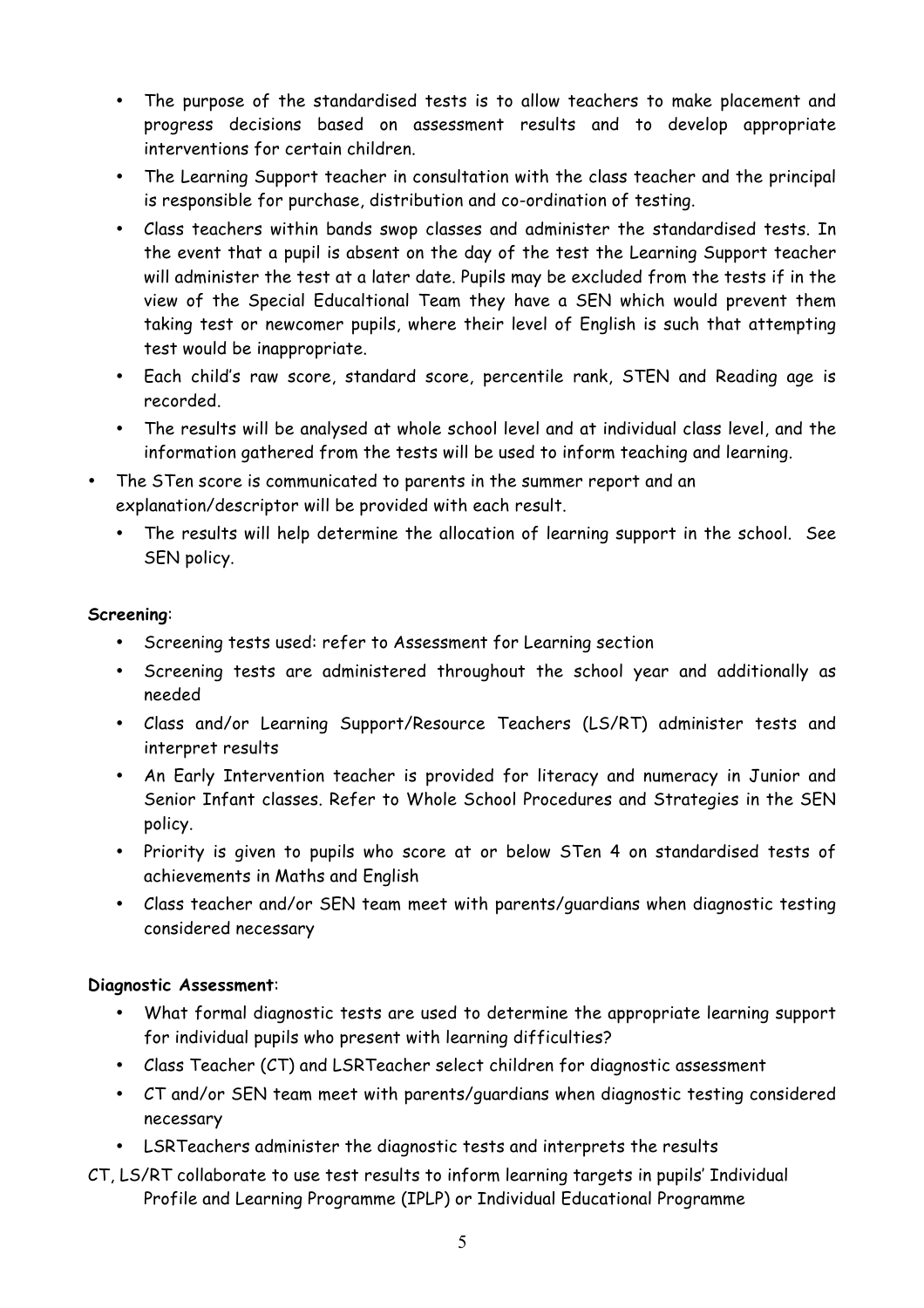CT, LS/RT collaborate to use test results to make informed decisions regarding which children should be referred for supplementary teaching

• Principal organises consultation with psychologist (NEPS or other) following collaboration with CT and/or LSRT

#### **Psychological Assessment**:

- Principal liaises with parents if it is felt that a psychological assessment or other assessment is required. Standard letters and consent forms are used.
- CT, LSRT, Principal and parents/guardians are responsible for requesting and arranging an assessment from specialist? (Psychologist, Speech & Language Therapist, Audiologist, other…)
- SEN team collaborate to use assessment results to draft an educational plan for a pupil
- Psychological reports are stored in the Principal's office in filing cabinet with limited access. Refer to Data Protection Policy.

## **Recording the results of assessment**

- Test results are recorded on class record sheets and these are stored according to school practices and the Data Protection Act.
- Access to records will be determined by school policy on record keeping and the Data Protection Act. See page 95, Assessment in the Primary School Curriculum, NCCA (2007)
- Children's standardised test results will be recorded on school database.
- Teachers have agreed terminology for reporting on children's progress and achievement. Comments and observations will be recorded in an objective and instructive manner.
- Arrangements for the transfer of appropriate information based on assessments include: informal and formal P/T meetings, IEP meetings, written report end of year, primary to secondary school handover meetings, pupil profile reports. Refer to timetable in SEN policy.
- Assessment information will be safely stored to facilitate access to it by former pupils at any stage until their  $21<sup>st</sup>$  birthday

## **Success Criteria**

- A range of informal and formal assessment modes are used to place assessment as an integral part of teaching and learning.
- Procedures run smoothly and efficiently because there is clarity about what is expected and who is responsible for different aspects.
- Transfer of information from class teacher to class teacher happens efficiently at the beginning/end of school year.